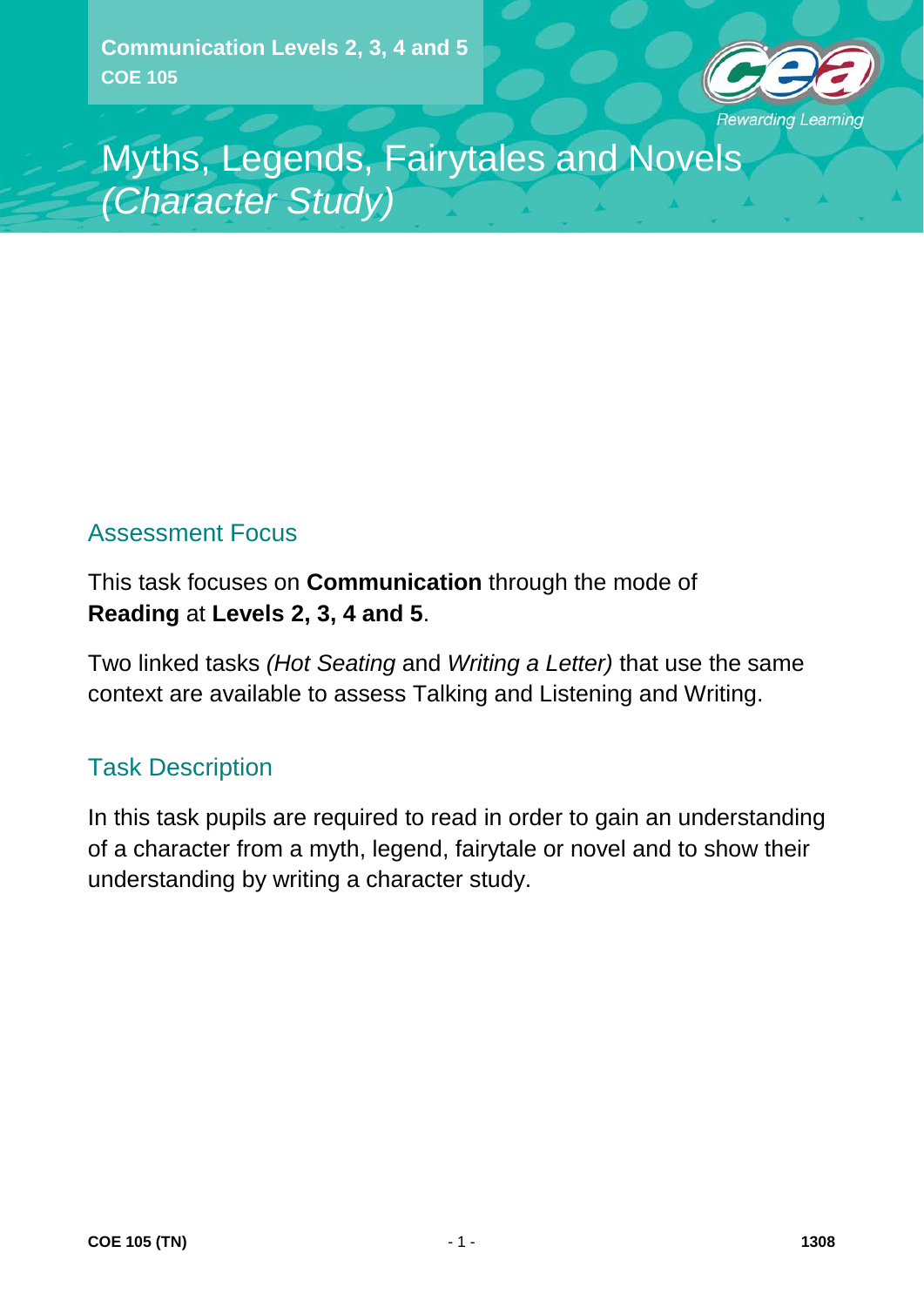

### Prior Knowledge/Experience

To complete this task, pupils should have experience of:

- reading for a specified purpose;
- writing about other characters from different texts;
- sequencing, recounting, paraphrasing or summarising (as appropriate to their level of ability); and
- giving their opinions about characters from a text.

### Resources

Copies of the myth, legend, fairytale or novel should be available to refer to if required.

### Managing the Task

This Reading assessment task is designed to be integrated into normal class work, where pupils can be given an opportunity to show their understanding of a character from a myth, legend, fairytale or novel by writing a character study.

The opportunity could arise from a wide range of fictional texts. Responses may range from dealing with the more basic aspects of a character,such as their appearance, personality and their actions within the story, to taking account of the attitudes and opinions of the character. Pupils should be given the opportunity to review their work.

This task focuses on the assessment of Reading and although you may use a Talking and Listening or Writing activity to allow pupils to address the various aspects of the character study, only Reading is addressed in the assessment section.

Some pupils with language difficulties, including those with a hearing impairment, may need support to access this type of task. Please consult the relevant section in the 'Non-Statutory Guidance: Using Assessment Tasks for Pupils with Special Educational Needs (Primary)'.

#### **Pupils should be given the opportunity to:**

#### **Plan**

- identify the character (either given or chosen) to be studied;
- discuss the focus for the character study as appropriate for the level;
- ask and answer questions about the character to identify the information needed;
- think about which excerpts of text contain relevant information;

#### **Do**

- use planning notes (group or individual) to identify relevant information about the character;
- sequence, recount, paraphrase or summarise the information gathered about the character;
- give an opinion, appropriate to the level, on the character's appearance, actions, opinions and attitudes;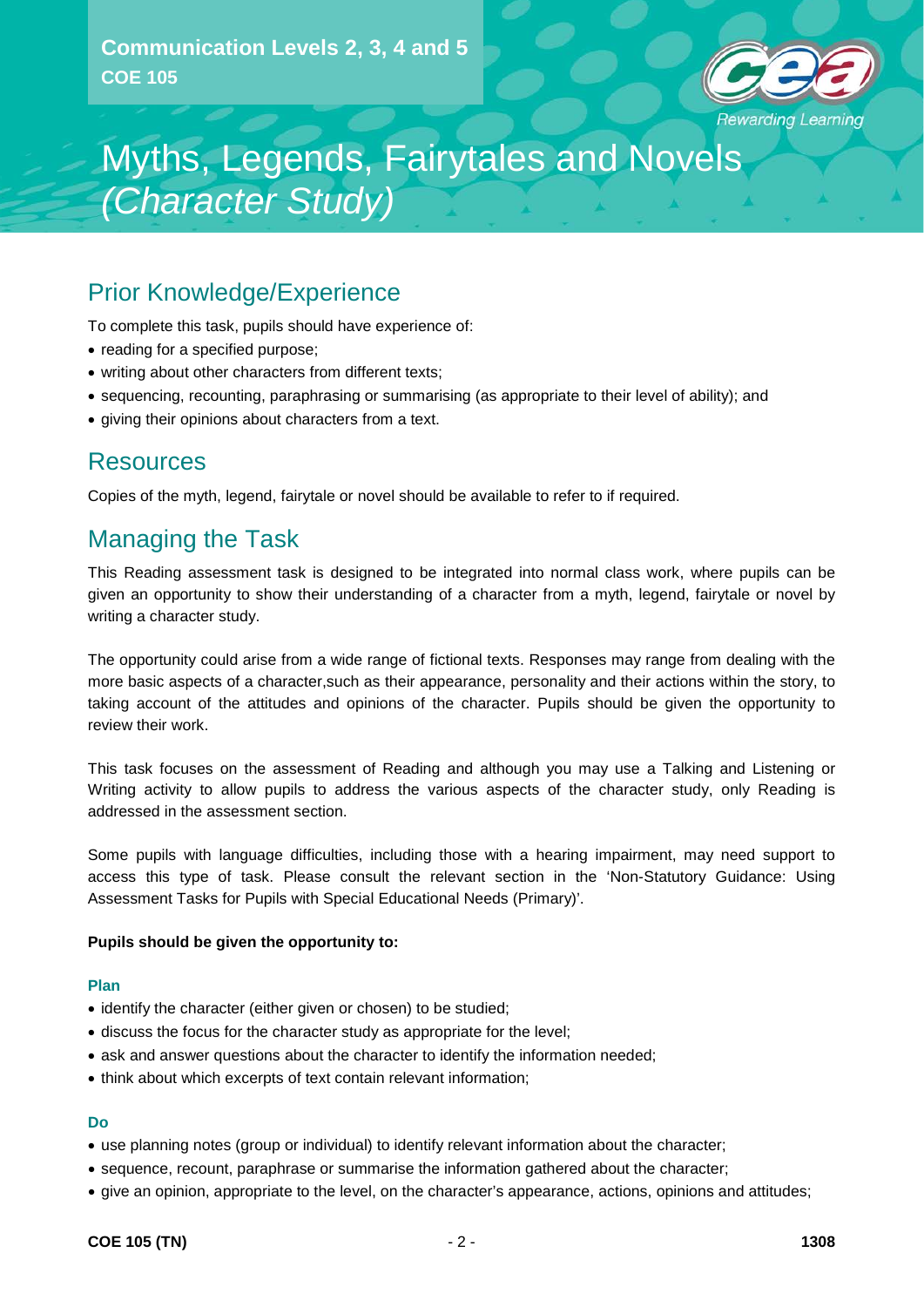**Communication Levels 2, 3, 4 and 5 COE 105**



## Myths, Legends, Fairytales and Novels *(Character Study)*

#### **Review**

- read their character study to peers and the teacher;
- ask their peers or teacher for feedback; and
- refer to the purpose of the task to review their work.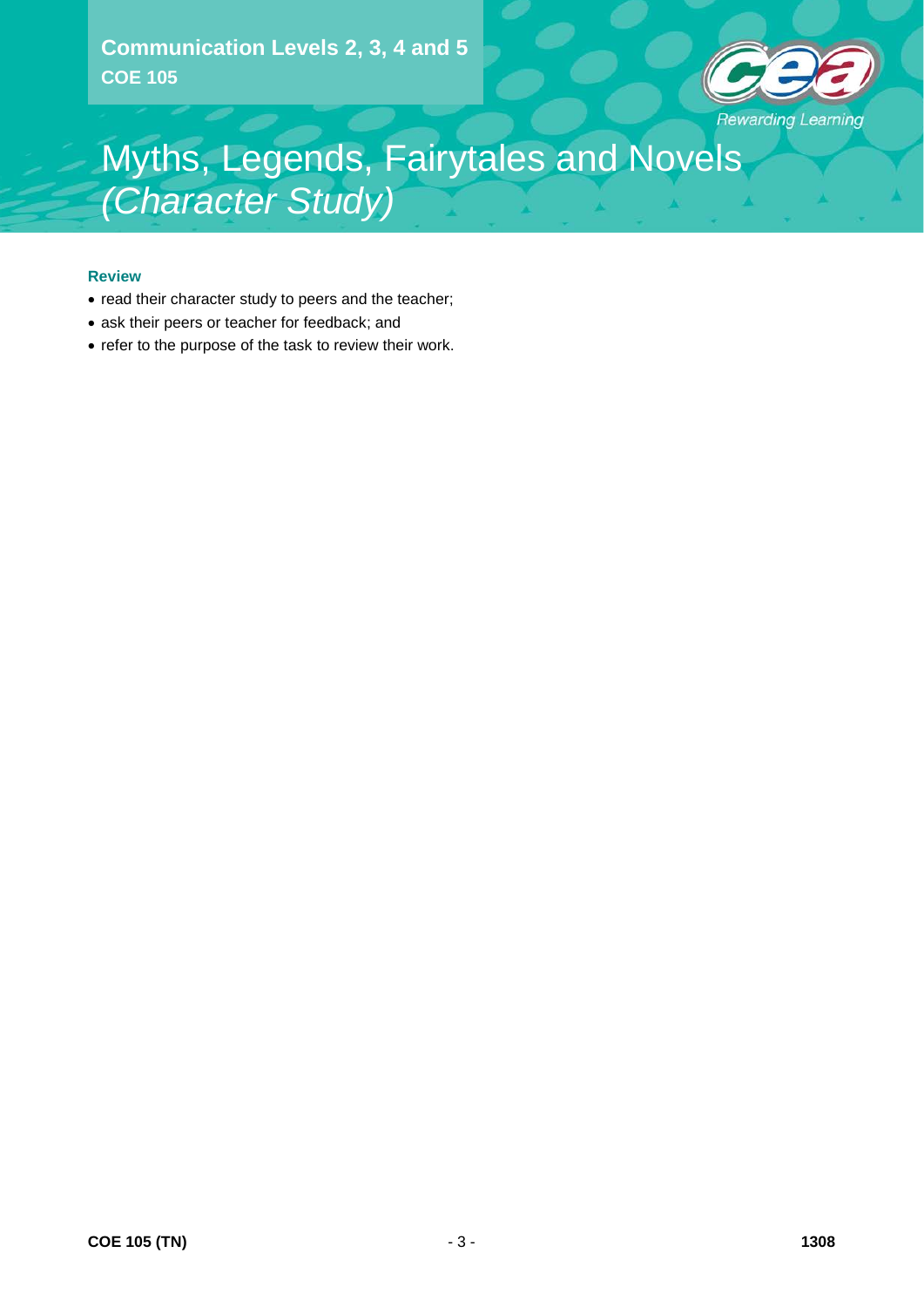

## Assessing Pupils' Responses to the Task

This page sets out the Requirements for Reading. Alongside these are the Progression Statements. The final column shows possible responses that illustrate the standard at Level 2.

| <b>Requirements for Reading</b>                                         | <b>Progression Statements for</b><br>Level 2                                                                               | Possible pupil responses that illustrate the<br>standard at Level 2                                                                                                                                                                                                                                                                                                                              |
|-------------------------------------------------------------------------|----------------------------------------------------------------------------------------------------------------------------|--------------------------------------------------------------------------------------------------------------------------------------------------------------------------------------------------------------------------------------------------------------------------------------------------------------------------------------------------------------------------------------------------|
| Pupils should be enabled to:                                            | Engaging with a range of<br>short, simple texts*, both<br>reading aloud and silently,<br>pupils can:                       | Depending on the context, pupils:                                                                                                                                                                                                                                                                                                                                                                |
| • read a range of texts* for<br>information, ideas and<br>enjoyment;    | • understand, recount and<br>sequence events and<br>information;                                                           | • read a short simple text and show their<br>understanding of a character by perhaps in<br>sequence, recounting his or her actions and<br>appearance and describing what the character<br>looks like;                                                                                                                                                                                            |
| • use a range of strategies to<br>read with increasing<br>independence; | • use a range of reading<br>strategies;                                                                                    | • can integrate a range of strategies at instructional<br>and independent level when reading about their<br>character;                                                                                                                                                                                                                                                                           |
| • find, select and use<br>information from a range of<br>sources;       | • select information for a<br>purpose;<br>• use basic alphabetical<br>knowledge and visual clues<br>to locate information; | • gather information about their character from<br>incident/events throughout the story;                                                                                                                                                                                                                                                                                                         |
| • understand and explore<br>ideas, events and features<br>in texts*;    | • recognise some forms and<br>features of texts*:                                                                          | not relevant to this task;                                                                                                                                                                                                                                                                                                                                                                       |
| • use evidence from texts* to<br>explain opinions.                      | • ask questions to seek<br>clarification that develops<br>understanding;                                                   | • ask particular questions in order to understand their<br>character better or to get more information about<br>the character, for example 'why did the Scottish<br>giant throw stones into the water in the legend of<br>Finn McCool?';                                                                                                                                                         |
|                                                                         | • express opinions and make<br>predictions.                                                                                | • say what they think about a certain character, for<br>example (in the story of The Elves and The<br>Shoemaker) they may state 'I think that the elves<br>were very kind and they helped the old shoemaker<br>by making the shoes for him';<br>• predict what happens next, for example 'I think the<br>shoemaker will find out that the elves have been in<br>his shop and he might be cross'. |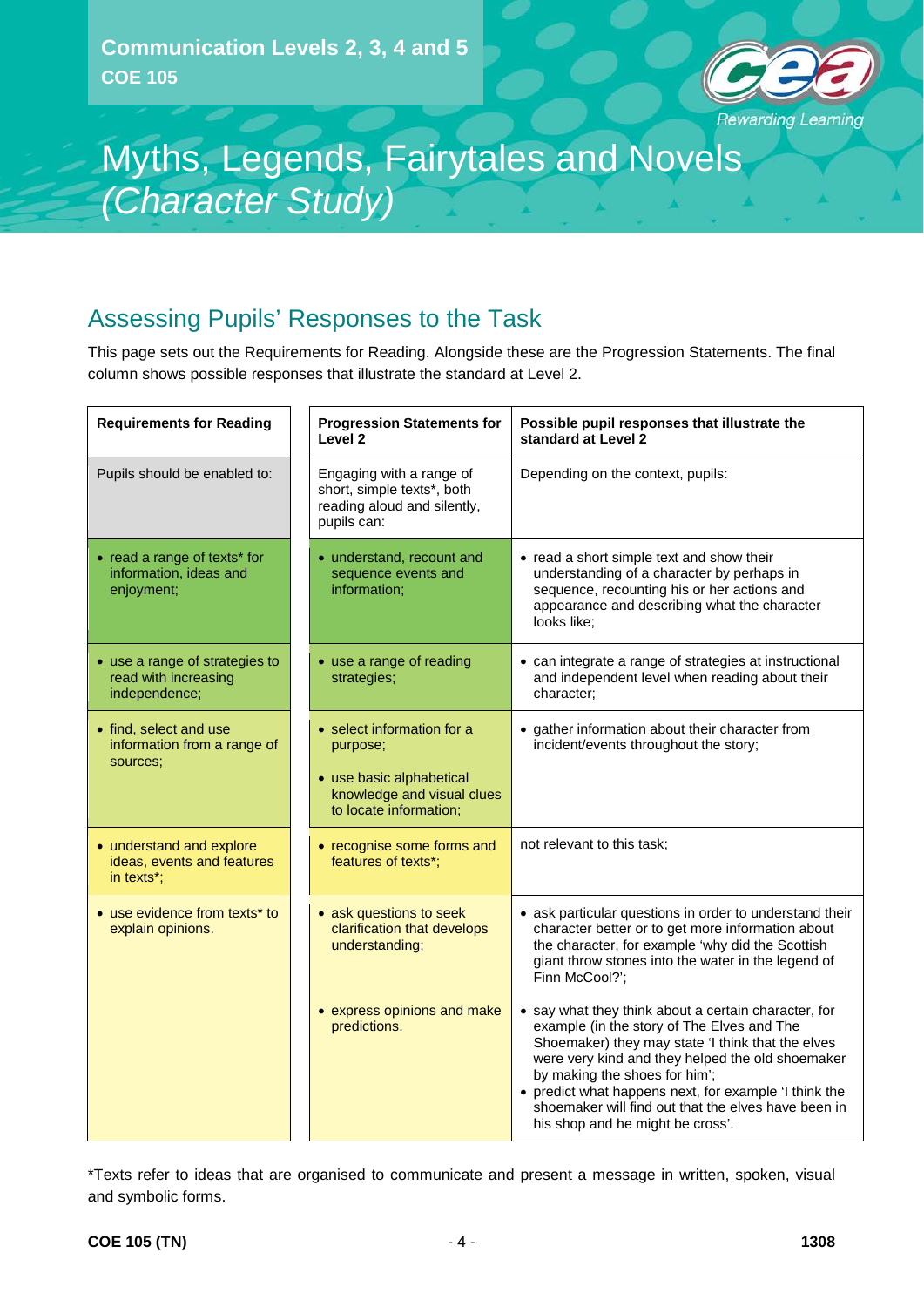

### Assessing Pupils' Responses to the Task

This page sets out the Requirements for Reading. Alongside these are the Progression Statements. The final column shows possible responses that illustrate the standard at Level 3.

| <b>Requirements for Reading</b>                                                   | <b>Progression Statements for</b><br>Level 3                                                                            | Possible pupil responses that illustrate the<br>standard at Level 3                                                                                                                  |
|-----------------------------------------------------------------------------------|-------------------------------------------------------------------------------------------------------------------------|--------------------------------------------------------------------------------------------------------------------------------------------------------------------------------------|
| Pupils should be enabled to:                                                      | Engaging with a range of<br>longer texts* for a variety of<br>purposes, both reading aloud<br>and silently, pupils can: | Depending on the context, pupils:                                                                                                                                                    |
| • read a range of texts* for<br>information, ideas and<br>enjoyment;              | • recognise, understand and<br>sequence main points;                                                                    | • demonstrate their understanding of a character by<br>picking out and recounting the main actions or main<br>points of their character's role in the story;                         |
|                                                                                   | • paraphrase with general<br>accuracy;                                                                                  | • put the main ideas in the correct order and in their<br>own words if appropriate;                                                                                                  |
| • use a range of strategies to<br>read with increasing<br>independence;           | • choose and use reading<br>strategies independently;                                                                   | • employ appropriate strategies, for example, using<br>context cues to help identify and give meaning to<br>words which they do not recognise when reading<br>about their character; |
| • find, select and use<br>information from a range of<br>sources:                 | • use organisational features,<br>including alphabetical<br>order, to locate and obtain<br>information;                 | • not relevant to this task:                                                                                                                                                         |
| • understand and explore<br>ideas, events and features<br>in texts <sup>*</sup> : | • understand that there are<br>different forms and features<br>of texts*;                                               | • not relevant to this task;                                                                                                                                                         |
|                                                                                   | • make deductions using<br>information from the text*;                                                                  | • pick up on some things which the author/writer<br>does not state directly;                                                                                                         |
| • use evidence from texts* to<br>explain opinions.                                | • ask and respond to<br>questions to extend<br>understanding;                                                           | • ask questions and search the text to find answers<br>to extend their understanding of the character;                                                                               |
|                                                                                   | • express opinions and give<br>reasons.                                                                                 | • give an opinion about what the character says or<br>does and give reasons for their views.                                                                                         |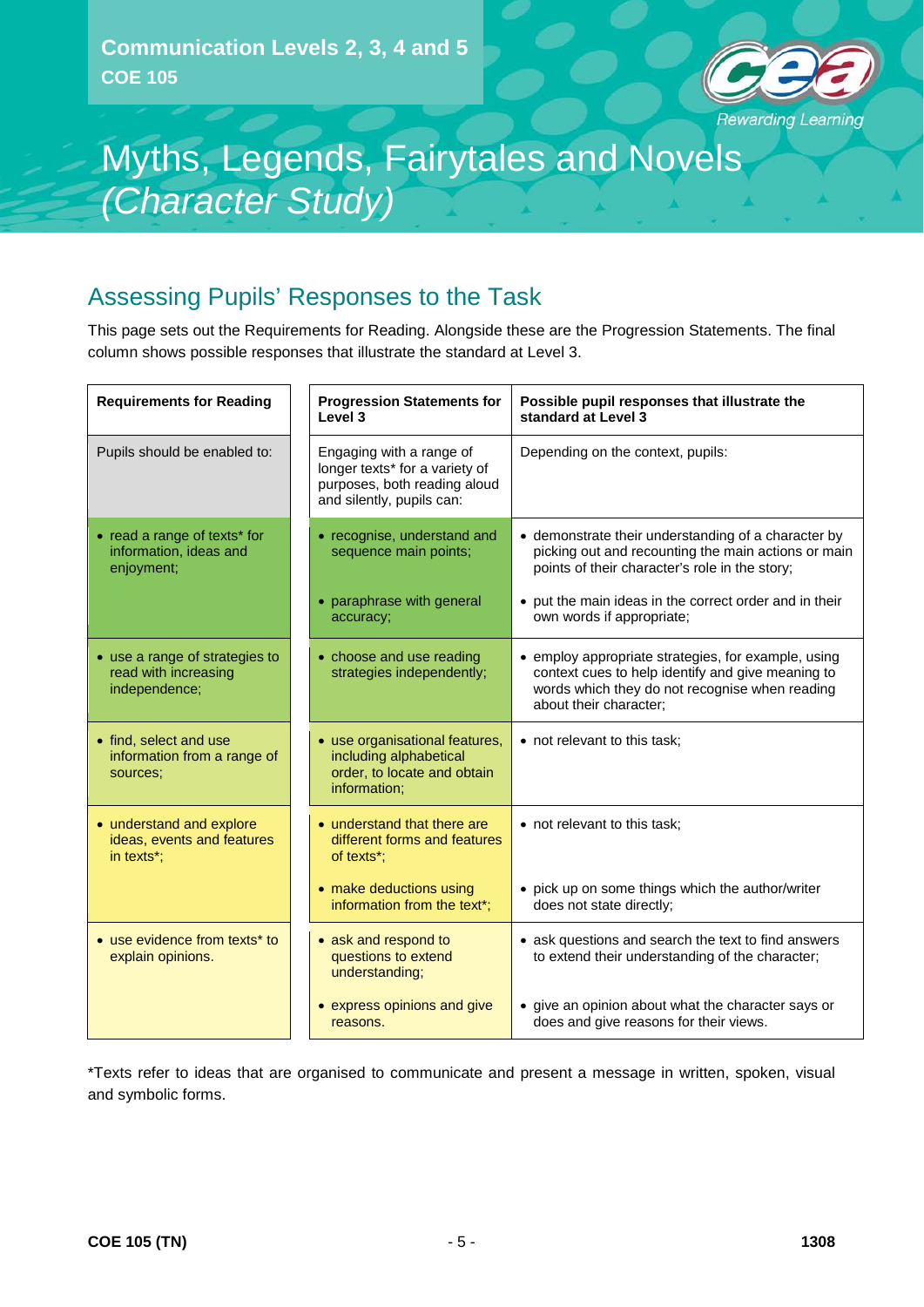

### Assessing Pupils' Responses to the Task

This page sets out the Requirements for Reading. Alongside these are the Progression Statements. The final column shows possible responses that illustrate the standard at Level 4.

| <b>Requirements for Reading</b>                                         | <b>Progression Statements for</b><br>Level 4                                                       | Possible pupil responses that illustrate the<br>standard at Level 4                                                                                                                                                   |
|-------------------------------------------------------------------------|----------------------------------------------------------------------------------------------------|-----------------------------------------------------------------------------------------------------------------------------------------------------------------------------------------------------------------------|
| Pupils should be enabled to:                                            | Engaging with a range of<br>texts* of varying lengths for a<br>variety of purposes, pupils<br>can: | Depending on the context, pupils:                                                                                                                                                                                     |
| • read a range of texts* for<br>information, ideas and<br>enjoyment;    | • show understanding by<br>identifying and<br>summarising information;<br>· paraphrase;            | • establish the main message of a text* by identifying<br>the main points related to their character, drawing<br>these points together and summarising the<br>information they have discovered in their own<br>words: |
| • use a range of strategies to<br>read with increasing<br>independence; | • read independently;                                                                              | • read the text to find the necessary information to<br>make sense of the character's actions and<br>opinions;                                                                                                        |
| • find, select and use<br>information from a range of<br>sources:       | • locate relevant information<br>and use it appropriately;                                         | • locate information relevant to the character and use<br>it to present a picture of the character;                                                                                                                   |
| • understand and explore<br>ideas, events and features<br>in texts*:    | • recognise main features<br>and understand how these<br>are linked to form and<br>purpose;        | • have an awareness of how the author/writer has<br>chosen to present the character;                                                                                                                                  |
|                                                                         | • understand explicit<br>meanings and recognise<br>some implicit meanings;                         | • identify precisely and clearly expressed ideas from<br>the character's point of view and any suggested<br>messages which require deduction within the myth,<br>legend, fairytale or novel;                          |
| • use evidence from texts* to<br>explain opinions.                      | • explain opinions about<br>what they read.                                                        | • make their opinions clear about the actions and<br>opinions of the character and give well thought-out<br>reasons.                                                                                                  |